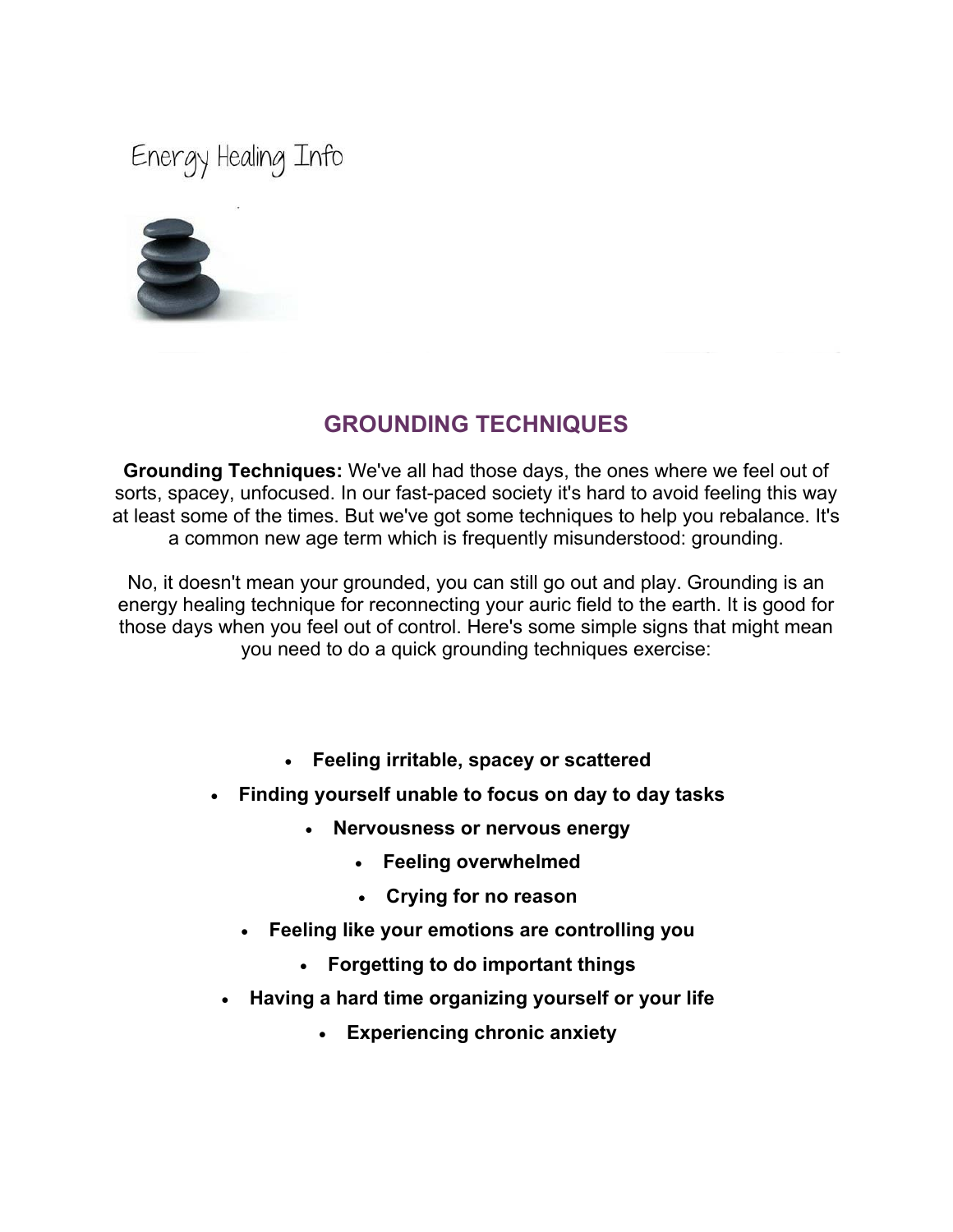### **SIMPLE GROUNDING TECHNIQUES**

The *simple grounding techniques* we've got in store for you only take a few minutes and will help pull you out of your funk so you can enjoy the life you were meant to live. They are all different methods to the same end. They use the principle of reconnecting to the strong, stable energies of our earth mother, and bringing that stability into yourself. Before we get started with the grounding methods, let's go over a quick review of how they work.

They are all based on the principle that we and everything on the planet are a part of the earth. But with our modern lifestyles we're not living in connection to nature the way traditional cultures have. We can go days without breathing much fresh air, let alone spending time in nature. This can lead to trouble. Sometimes we get disconnected. Our energies instead entrain to the frequencies of EMF's being emitted from



computers, or to the electrical currents in our homes. That's where the trouble starts.

The end result is days where we find ourselves scattered and out of control. You can take control though. Grounding is a process of reconnecting to the energy system of our planet. It uses the principle of drawing the calming energies of the earth into ourselves, so that we are living in balance with the living ecosystems and energies around us. It provides a sense of peace, serenity and balance where before we were rabid maniacs behind the wheel of an SUV. The best way to explain grounding is just to let a person experience it for themselves, so let's get started. I promise after you've tried one of the energy healing grounding methods you'll feel like a Zen Master. OK. Maybe not at first, but you will feel better right away. With practice you'll find scattered days coming less and less often.

# **GROUNDING TECHNIQUES WITH CRYSTALS**

**Hold a Root Chakra Crystal:** Time Required: Seconds to a minute, or as long as you have: The main crystals to use for grounding are crystals associated with the root chakra. The root chakra is our connection to earthly energies, and root chakra crystals hold that energy and share it with you. Some great root chakra crystals to get started with are hematite, black onyx, and obsidian. They are relatively inexpensive and easy to find. Stop by any new age shop and you'll probably find some tumbled specimens for under five dollars. Whenever you are feeling scattered,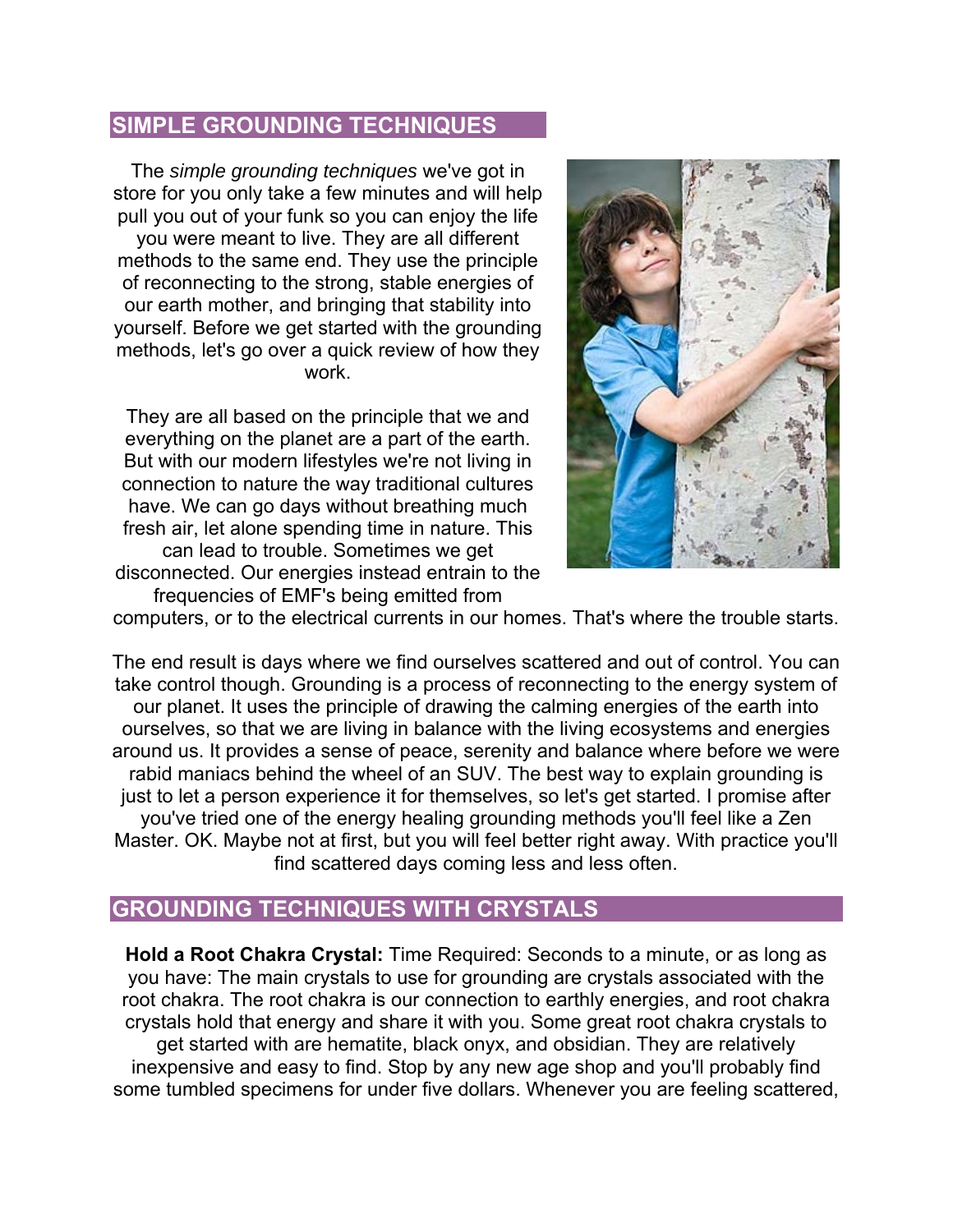slip one of the root chakra crystals into your pocket and keep it with you for the day. Remember to reach into your pocket and hold it every now and then.

### **GROUNDING TECHNIQUES ROOT CHAKRA JEWELRY**

**Wear a Root Chakra Crystal Jewelry Piece:** Time required: None. Another option is to get a piece of jewelry incorporating a root chakra stone in it's design. You'll automatically be getting it's grounding energies throughout the day. It's best to have the stone touching your skin, but even if that's not possible, the stone will still be within your aura, so you'll be getting it's grounding energies all day long. Root chakra jewelry can be a pendant, a necklace, earrings, or a ring.

#### **GROUNDING VISUALIZATION TECHNIQUE**

**Do a Quick Root Chakra Crystal Grounding Technique:** Time Required: Two to twenty minutes. Those other two examples are passive methods. Here we're going to get into an active grounding method. Find a quiet, private place (even if it's a bathroom stall at work!). Hold your root chakra crystal in your left hand. The left hand is the receptive hand where we receive energies. Simply by holding the stone in your left hand you will feel it's energies working through your chakra system. While holding the stone visualize your connection to the planet, even if your on the thirtieth floor of an office building, there is still a connnection from your feet to the earth. Visualize roots sprouting out of the bottom of your feet and reaching down gently to the ground. Then visualize those roots working down deep into the soil. Now see in your mind's eye, the core of the earth, the womb of our planet. See your roots working all the way down to that core, and connecting, twining with it. Take three deep breaths, and feel the connection between yourself and the life of our planet. Allow yourself to stay there for as long as you need to. When the time is right, slowly pull your roots back, until they are all the way inside of you again.

#### **CHANTING GROUNDING TECHNIQUES**

**Chant the Bija Mantra for the Root Chakra:** Time Required: One minute to ten minutes: According to Tibetan tradition, there are seven Bija mantras associated with the seven chakras. The one for the root chakra is Lam. Lam, which rhymes closely with Tom, can help you reconnect to earth energies simply by chanting it. Find a quiet place where you have some privacy. Start slowly chanting the word Lam, letting your voice carry the vowel for as long as feels right. Repeat from ten to fifty times. If you have time, spend ten minutes doing the chant. You'll feel like a new person!

**CONNECT WITH THE EARTH GROUNDING TECHNIQUES**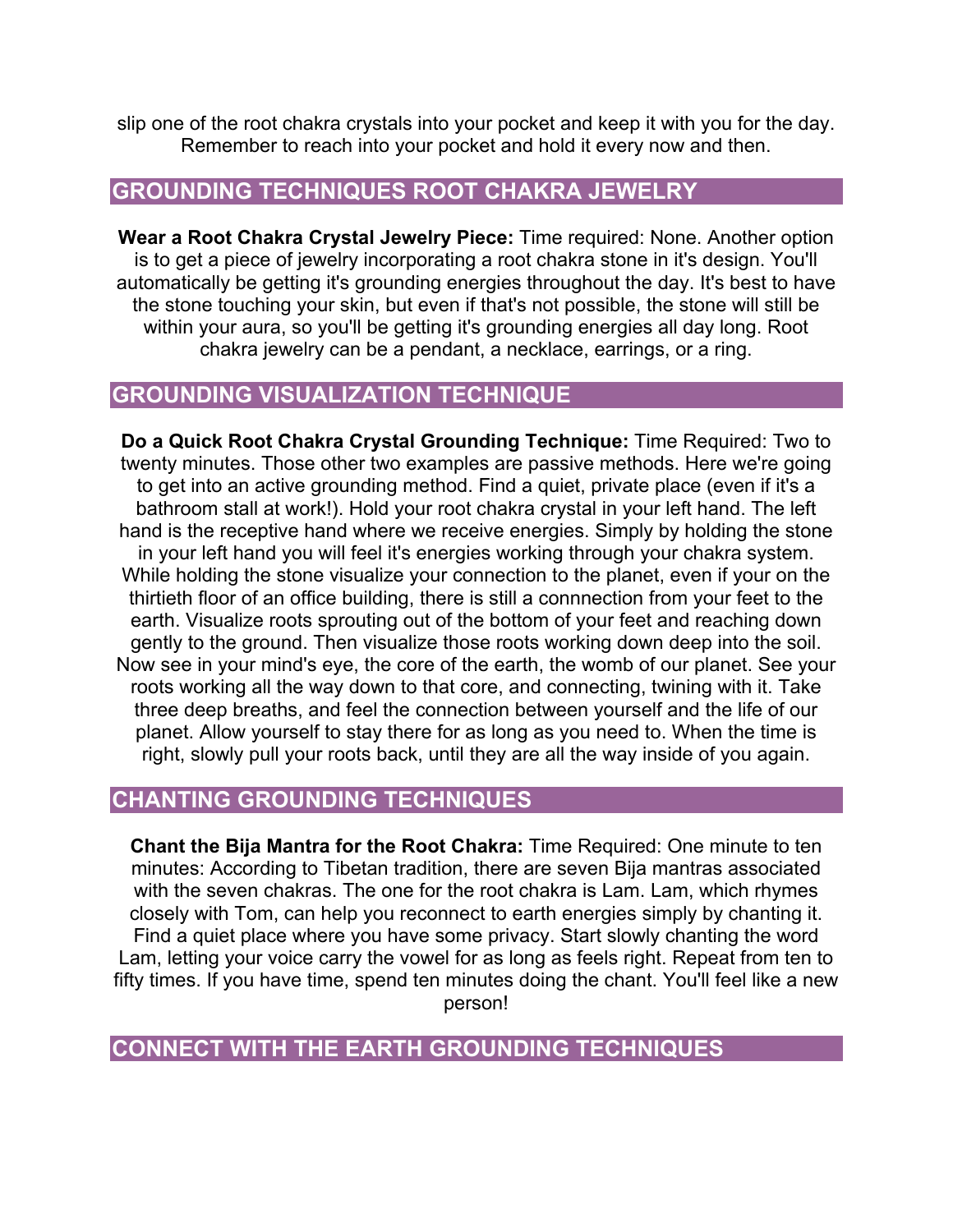**Take your Shoes Off:** Time Required: One minute to one hour: This is one of the most powerful grounding energy healing techniques of all, and it requires nothing but taking your shoes off and actually feeling the earth beneath your feet. Combine this with the root visualization technique above, for a powerhouse combo. If possible go to a beautiful place in nature, a park, a stream bank, a hiking trail. If you don't have time for that and need a quick emergency fix, do this technique anywhere. Find a grassy spot in a parking lot, or your own backyard and slip off your shoes. Extend the technique if you have time with a short walking meditation. With each step, feel your feet being supported by the earth beneath you.

# **TREE HUGGING GROUNDING TECHNIQUES**

**Hug a Tree:** Time Required: One minute to five minutes: All right, all right! We're closet hippies! Seriously. Tree roots extend deep into the earth. All day long and all night long they stand rooted to the earth. By touching or hugging a tree, you're not only connecting with the wisdom energies of the standing people, you're also absorbing some of their heavily grounded energy into yourself. Native Americans used to (a few probably still do) lean against a tree whenever they felt tired. They knew the wisdom, power, and energy of the standing people. Now you can too. If you don't feel comfortable wrapping your arms around a tree in public, and you can't get away to a private location, use one of these two alternatives. Simply touch the tree with the palm of your hand, or lean against it casually. No one will ever notice! If they do, start talking about the interesting texture of the tree bark. Your cover is foolproof. Another alternative is to touch a plant. Plants are also rooted to the earth and are happy to share their grounded energies with you.

# **EARTH SITTING PRACTICE GROUNDING TECHNIQUES**

**Earth Sitting:** Time Required: One minute to one hour: This is one of my favorite practices, and once you try it, I'm certain it will become one of yours too. Connect to the earth mother and her planetary energies by sitting on the ground. You can lay a blanket down if you want, or just sit with nothing between you and our mother. If your time is short, do this for only a few moments or minutes, but if you have the luxury, spend twenty minutes. A regular earth sitting practice is a beautiful way to meditate. A promise if you do this for just twenty minutes you will feel completely revitalized and attuned to the divine.

# **GARDENING FOR GROUNDING**

**Gardening:** Time Required: Ten minutes to two hours: There's nothing like getting your hands covered in rich, black dirt to connect you to the earth. At first glance this doesn't seem like a grounding energy healing technique, but I assure you it is. Consider this: Have you known many gardeners in your life? Think about their personalities. I'm betting that they were typically calm, happy people. Not too rushed